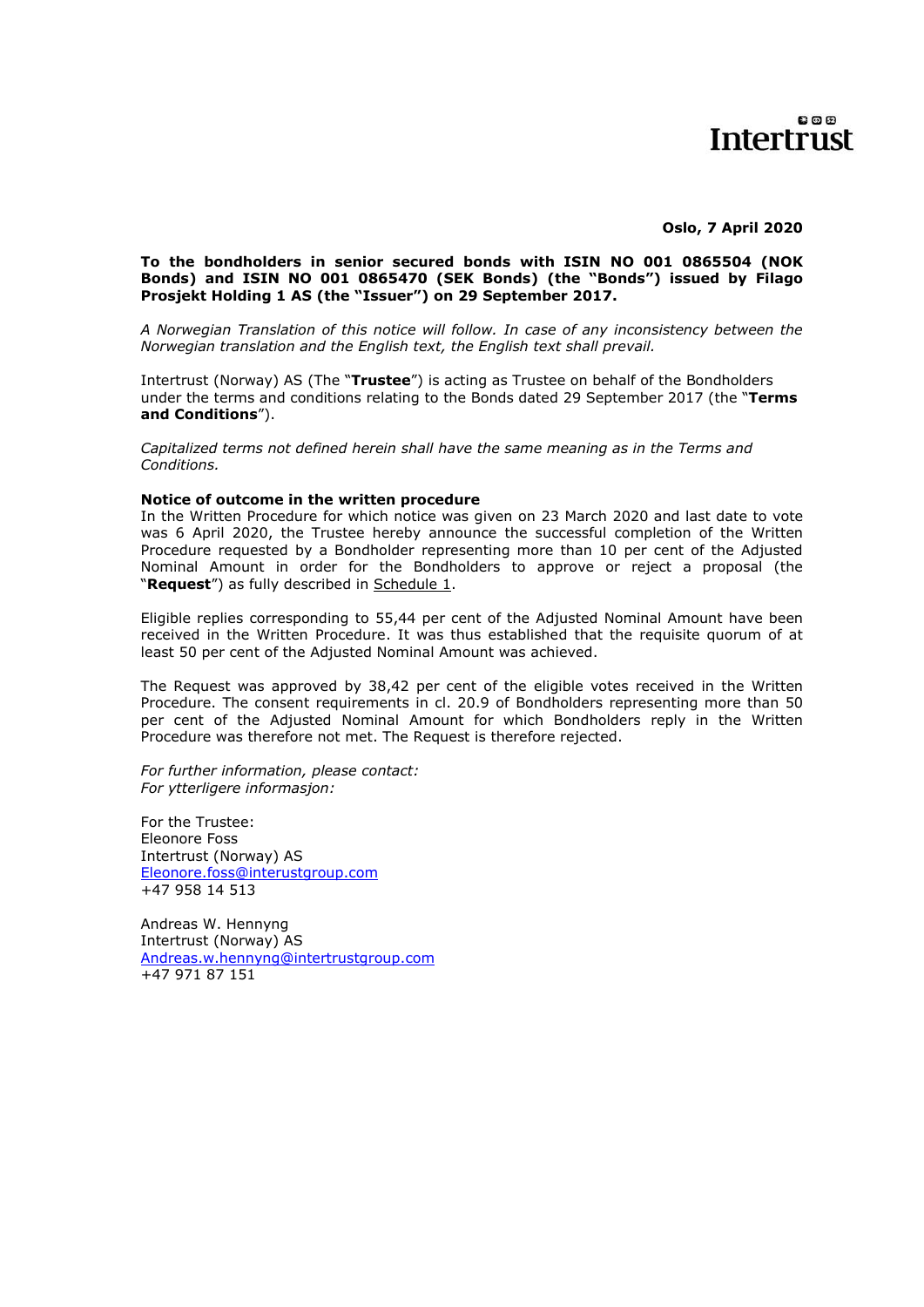# $000$ Intertrust

### Schedule 1

### **Request for approval and consents**

In accordance with Clause 20 of the Terms of Conditions, the Notice of Written Procedure was sent to the Bondholders in order for the Bondholders to consider the following proposal:

*"The Bondholders instruct the Trustee as follows:*

- *1. The Trustee shall make all necessary actions to request the administrator of the Filago bankruptcy estates to transfer the Properties to the Trustee in accordance with the Norwegian Bankruptcy Act, Section 117c, in the Trustee's capacity of mortgagee on behalf of the Bondholders.*
- *2. Subject to the administrator's acceptance of the Trustee's request and the administrator's transfer of the Properties to the Trustee, the Trustee shall make every effort to complete the sale to Bright View AS, in accordance with the offer dated 12 March 2020."*

The requests set out in above are jointly referred to as the "**Request**".